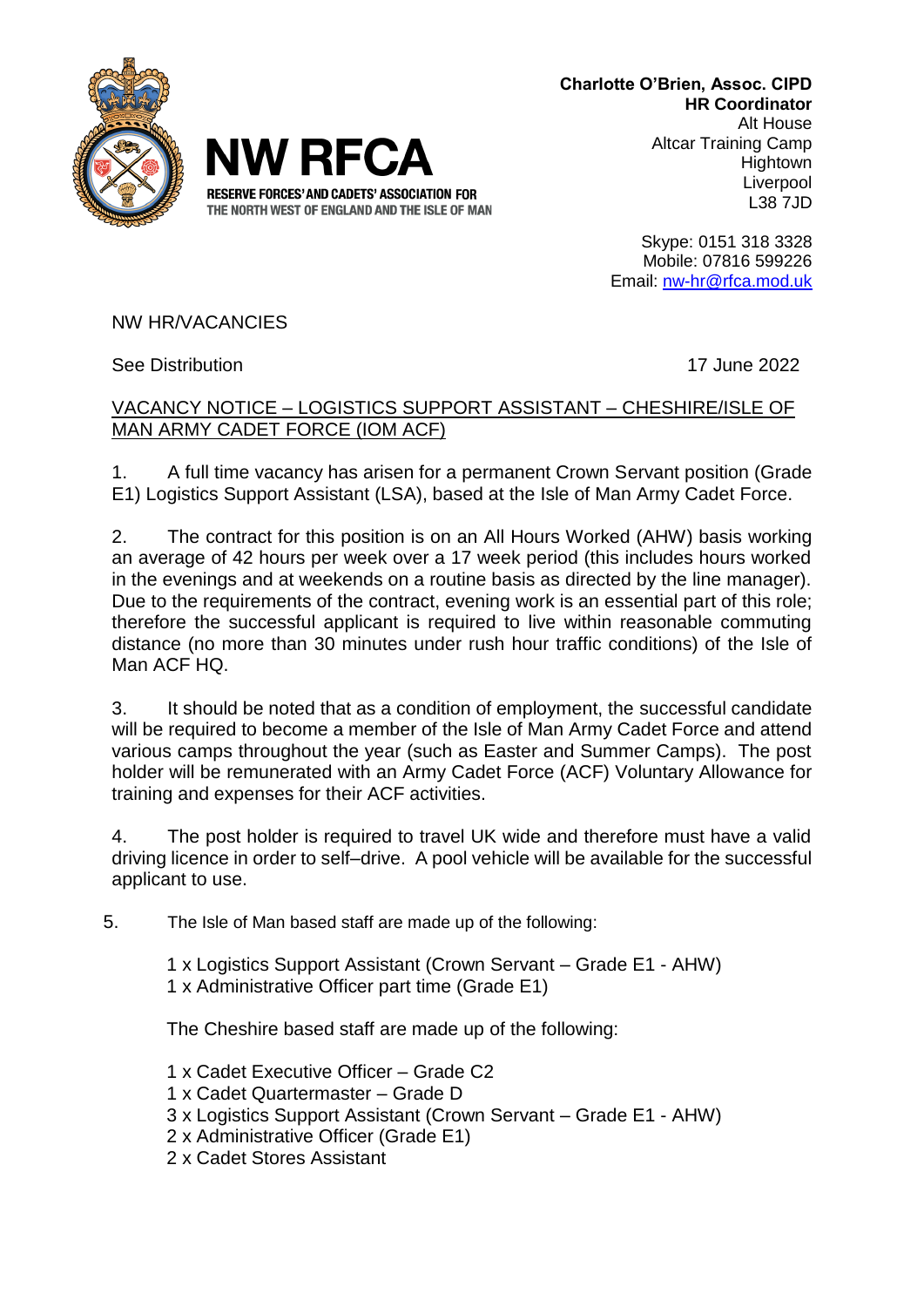6. The salary is £24,656 per annum this is inclusive of the AHW uplift. On top of your salary you will receive and additional 7.5% of your salary for Retention. This is subject to an annual MOD pay rise. The successful candidate may be eligible to join the CRFCA Pension Scheme which is a Career Average Revalued Earning Scheme (CARE). As part of the package, we offer a generous annual leave allowance plus a day off for your birthday and free secure car parking.

7. The successful candidate will be entitled to 25 days annual leave (excluding Public Holidays) which increases to 30 days with 5 years' service. Prior employment with the Armed Forces or another Government Department will count towards qualifying years' service.

8. The appointment will be on a probationary period for twelve months, which could be ceased sooner on the recommendation of good monthly probation reports from the line manager.

9. The successful candidate will be required to be Security Cleared (SC) and have an Enhanced Disclosure check from the Disclosure and Barring Service (DBS) prior to appointment.

10. The offer of employment will be conditional to the following:

- Confirmation of the right to work in the Isle of Man
- Completion of a medical assessment which may include a full medical examination by a qualified medical practitioner appointed and paid by the Association
- Satisfactory references
- Successful completion of the Baseline Personal Security Standards check and an Enhanced Disclosure check from the Disclosure and Barring Service (DBS)

11. A job description and personal specification are attached to this vacancy notice.

12. If you wish to apply for this post, you should send a covering letter of no more than two sides of A4 along with a current CV. Please focus your covering letter on why you feel you have the key skills and experience to meet the Personal Specification. We strongly recommend that you provide evidence of how your knowledge, skills experience and personal attributes either in work or elsewhere qualify you to undertake the duties and responsibilities set out in the job description and personal specification. Please send your application to:

Human Resources Coordinator (LSA IOM ACF) NW RFCA Alt House Altcar Training Camp Liverpool L38 7JD

Telephone: 07816 599886